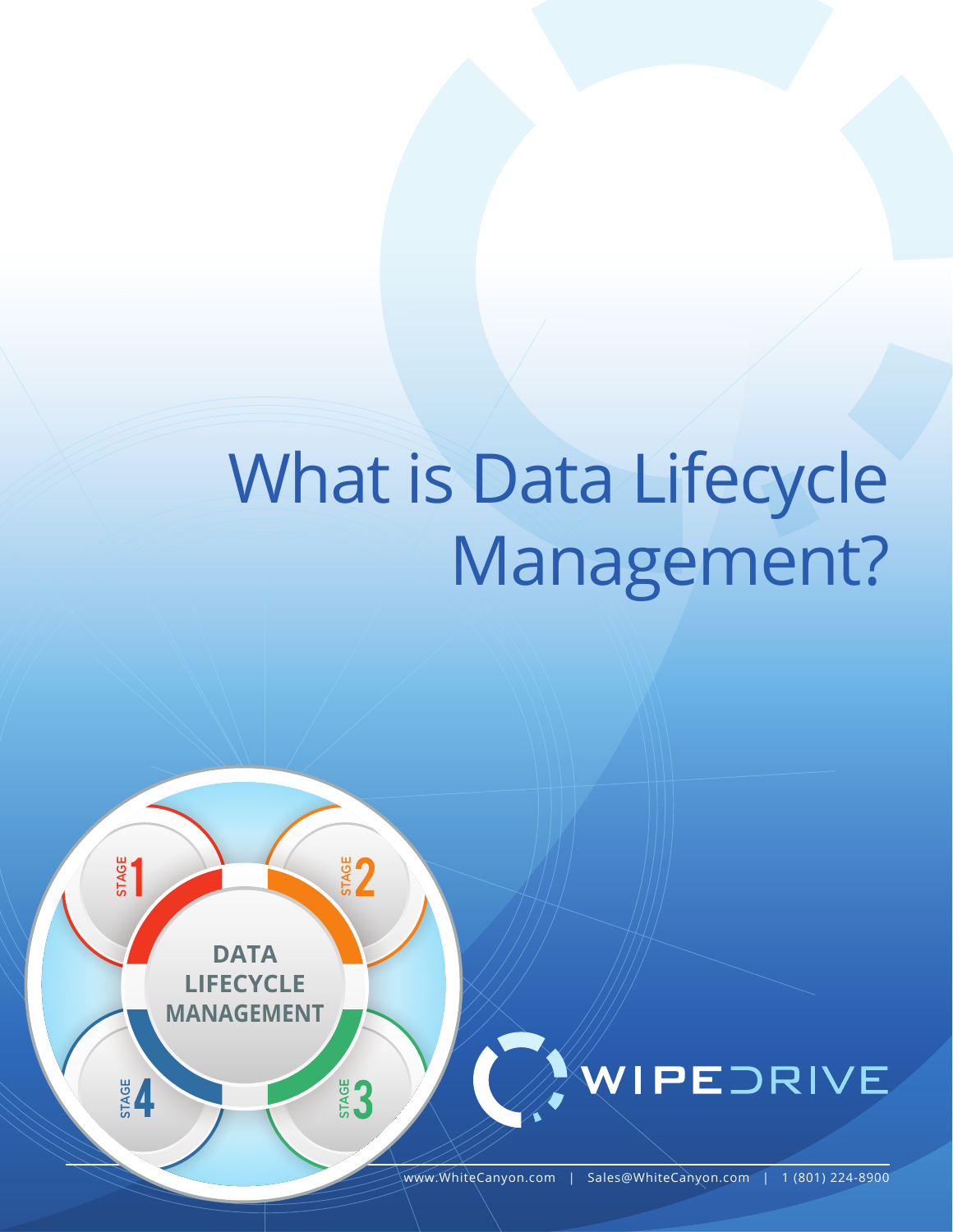# What is Data Lifecycle Management?

Data is gathered and stored by organizations for their internal purposes. Data will either remain in the organization's databases to be accessed, or it will reside in a database until it is obsolete. While data can be stored and accessed repeatedly, at some point data will reach the end of its utility and need to be removed. The process of moving data through its entire lifecycle and securely purging it is known as Data Lifecycle Management (DLM).

Like many other concepts in information technology, Data Lifecycle Management is key for enterprise users, but the terms are not always clearly defined. This article seeks to clarify Data Lifecycle Management and the implementation of WipeDrive in this process.



# **The Origins of Data Lifecycle Management**

In the 1980s when random access storage was introduced, enterprise businesses began to shift from traditional card-punch systems and other physical records to digital databases, which then increased a widespread demand for a clearly defined data management process. There were many concerns at this early age of database usage, such as keeping data secure and avoiding issues like duplication.

Because of this transition, a new concept was created, information lifecycle management, or ILM. This concept was originally the practice of effective information management for paper and other physical forms but was expanded to include all informational records that existed in digital form. And while this umbrella approach solved several problems in data management at the time, it was clear that this static ILM approach would be too broad to keep up with the technology boom that followed.

In 2004, the Storage Networking Industry Association (SNIA) decided to redefine ILM, giving it a broader scope. The statement SNIA released defined ILM as the following terms:

"ILM consists of the policies, processes, practices, and tools used to align the business value of information with the most appropriate and cost-effective IT infrastructure from the time information is conceived through its final disposition."**[1]**

This new definition allowed businesses to align a policy, process and practice-driven approach with the systems and tools necessary for the lifecycle of a piece of data.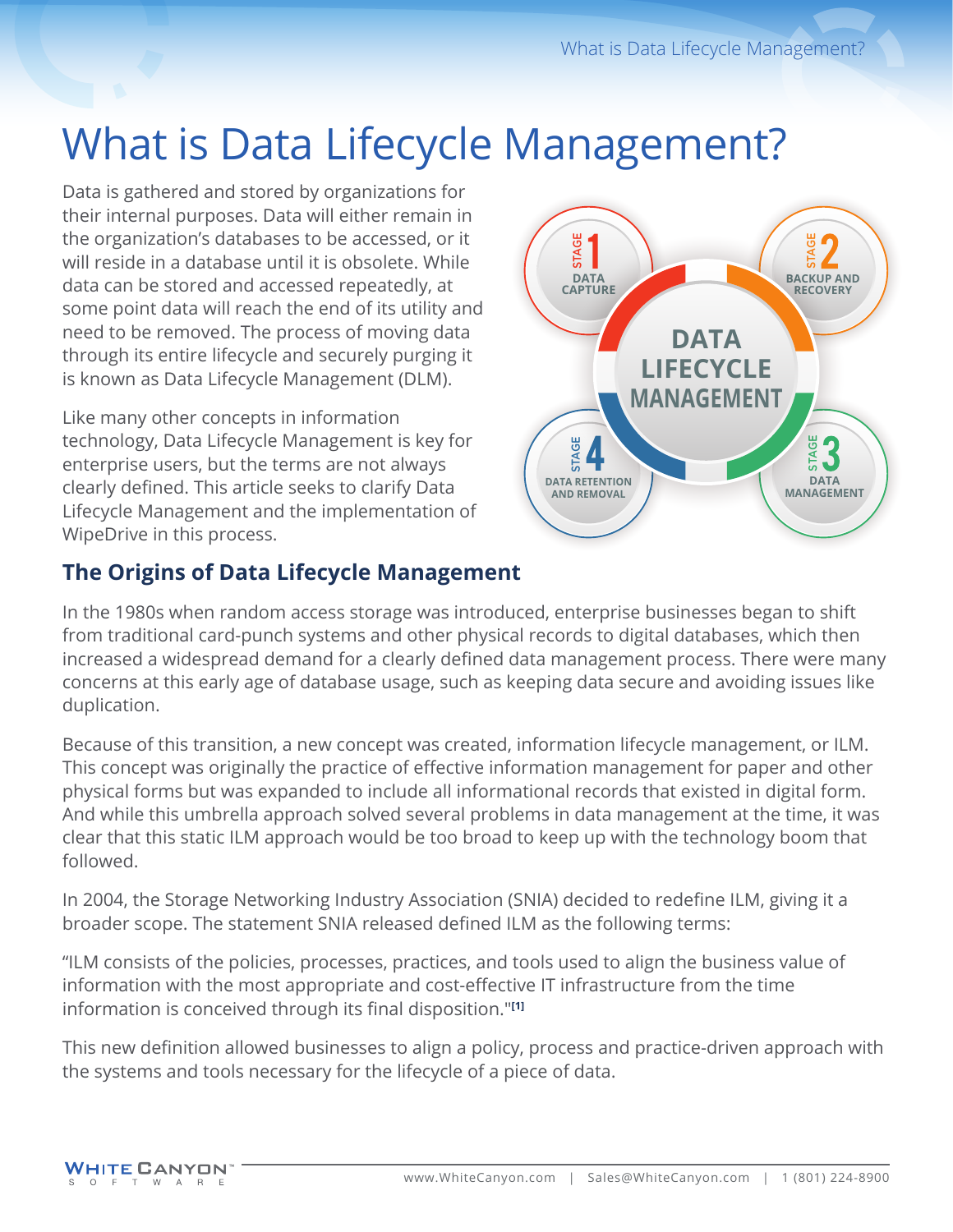# **Data Lifecycle Management vs. Information Lifecycle Management**

DLM and ILM can often be considered two sides of the same coin. Think of it this way — ILM is the overall concept that information needs to be properly managed, and DLM is the loose set of standards that attempt to define how and when this information should be managed. Together, they are two separate but similar strategies that provide guidelines for secure, efficient data management. The biggest difference between DLM and ILM is that DLM focuses on managing files with general attributes such as by file type, size, and age, whereas ILM is more concerned with what's in the file, such as a customer number. Information lifecycle management includes physical and digital information, while data lifecycle management refers only to digital management.

When a robust data lifecycle management strategy is implemented, records that are the most recent or the most useful are easily accessible. However, with the principles of DLM, these records that are passed through a database will slowly become more defined in each lifecycle stage and will become phased out eventually.

# **Why DLM Benefits Enterprise Businesses**

There are many reasons why enterprises should carry out DLM principles. A good DLM strategy can ensure data stays secure and void of being duplicated. It can also help businesses make sure they are compliant, as most industries need to have guidelines for proper data retention. And, as with most IT solutions, a properly implemented DLM and ILM process will help enterprises in making sure their data is clean, organized, and readily available.

# **Stages of Data Lifecycle Management**

There is currently no industry standard for DLM across enterprises, but the majority of IT professionals agree on the following best practices, broken down into four stages across the entire data life cycle:



#### **Stage 1: Data Capture**

This is the beginning stage of the cycle where new information is obtained and reviewed for accuracy. It could be as simple as an image, document, or PDF file. That information is then entered into a database where it can be retrieved by specified roles within the organization. For security best practices, this phase is ideal for categorizing data from least sensitive to most sensitive as well as least important to most important to make data removal easier in the final phases.



#### **Stage 2: Backup and Recovery**

In stage two, this data is then archived in a way that makes it easy to access with complete accuracy. Stage two is also a great time to implement a disaster recovery plan with a thorough data backup process to ensure a copy is made of all important records.